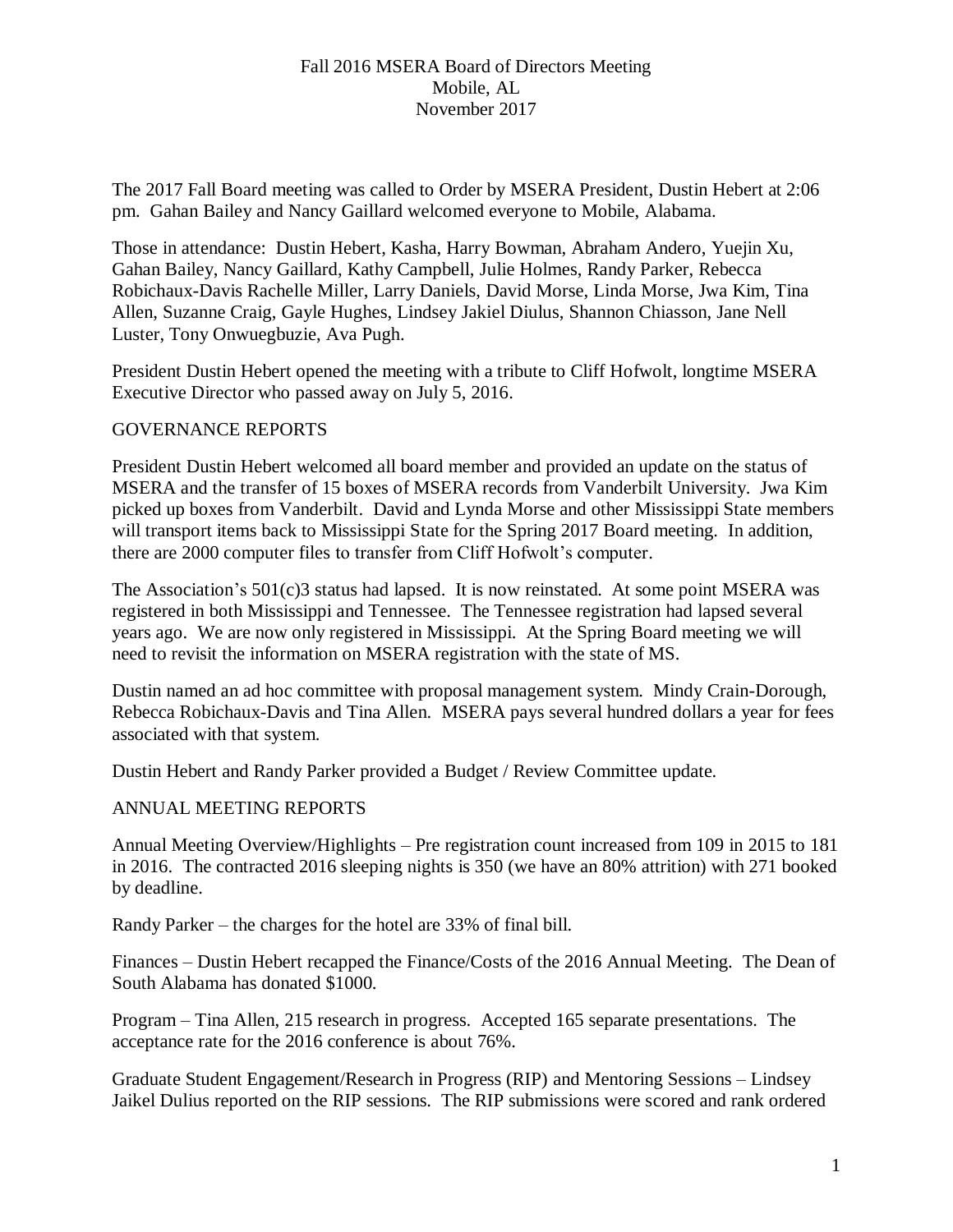Lindsey boosted MSERA facebook posts to generate interest. The committee received 27 RIP and the MSERA Foundation is awarding \$100 to the top 15 submissions.

Linda Morse reported there was one mentor session. The mentor meetings are very interesting. Typically 12 people attend with 6-8 mentors. A few new mentors volunteered last year. Currently we do not have a way of knowing who meets the 15 year membership requirement to serve as a mentor.

# MEDIA REPORTS

Randy Parker and Julie Holmes reported on the *Researcher*. Dustin extended thanks and gratitude to the Dean at Louisiana Tech for their support of MSERA. The Fall 2016 edition was printed and mailed to over 700 people. Julie presented Artist Proofs of the Annual Program to the Program Chair and President.

Mindy Crain-Dorough revamped the evaluation of sessions to include a QR code. Evaluation are electronic.

*Research in the Schools* – Tony Onwuegbuzie – Four (4) special issues are going out. There were several problems with Fast Track. We now have seven (7) ready to go. The fourth issue is on special education. Tony suggested we name one issue the Cliff Hofwolt issue.

# ORGANIZATIONAL ADVANCEMENT REPORTS

MSERA Foundation – Ava Pugh, Foundation President presented the minutes of the Foundation Board. She reported that Dr. Carolyn Williams from Arkansas has retired and the Foundation has an opening for Arkansas.

Ava Pugh reported on the status of the Foundation since the passing of Cliff Hofwolt. The sole authorized signor for the Foundation was Cliff Hofwolt. The bank has verified the accounts and the amounts. According to the Secretary of State of the State of Tennessee, the account is considered inactive/dormant and has been dormant for 8 years. Since 2008 the list of officers or board members has not been submitted to the state of Tennessee. We have to get from under the decree of the state of Tennessee before we can move forward. The Foundation has to get in good standing with Tennessee before they can transfer to another state (Mississippi). The cost is approximately \$200.

Jane Nell Luster asked if the MSERA funds are intermingled with the Foundation Funds. We need to ensure the account has the agreed upon money and it is clearly identified as MSERA and not the Foundation. The Foundation is supposed to be holding the funds for MSERA. Harry Bowman stated there is no compelling reason for the Foundation to continue to hold those funds. He suggested the funds be placed in a savings account in the name of MSERA not the Foundation. For historical reference, leadership should check with Bob Ramussen.

Nominations Committee - Gayle Hughes, Past President, has nominations for all open positions. She asked the current director of each state to assist with handing out the appropriate state ballot.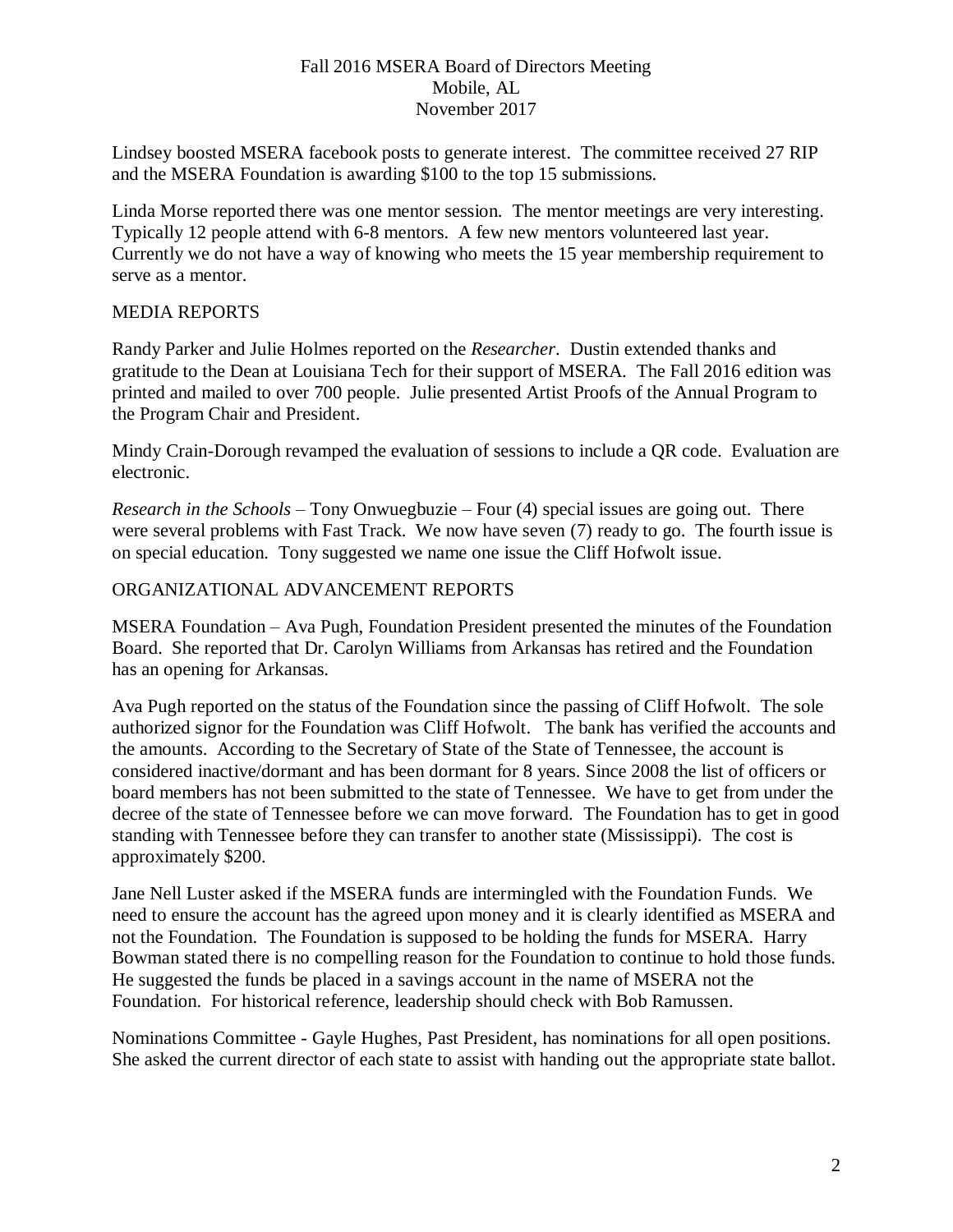#### NEW BUSINESS

Constitution, Bylaws and Operations Manual Revisions – Dustin asked that we review the documents and provide feedback to Harry Bowman [\(bowmanh@comcast.net\)](mailto:bowmanh@comcast.net) by January 15, 2017. Harry will collect the feedback and present to the board at the Spring 2017 Board meeting.

Only those with current membership may vote on changes to the Constitution and/or Bylaws. At the Spring 2017 Board meeting the changes need to be presented for board approval in order for the General Membership to vote on them at the Fall 2017 meeting.

Harry pointed out that in the review, you will see the Associate Executive Director has been created throughout. We now have the opportunity to revisit this position.

Jane Nell Luster stated we also needed to look at the Operations Manual with an eye for gaps. She noted the need to address the gap in the position of Executive Director.

Executive Committee Recommendations on Executive Director and Associate Executive Director - On a motion by Gayle Hughes and second by Rebecca Robichaux-Davis, the Board unanimously approved the MSERA board appoint an interim Executive Director from this meeting (Fall 2016) until the position of Executive Director is filled.

Gayle Hughes nominated Dustin Hebert to serve as Interim Executive Director. Dustin turned the meeting over to Franz Reneau, Vice President/President Elect until the nomination and discussion was concluded. Shannon Chiasson seconded the nomination. Discussion ensued. Franz called for a vote on the nomination and Dustin Hebert was unanimously approved to serve as Interim Executive Director.

Julie Holmes noted that the president can appoint an ad hoc committee as the search committee. After discussion, Franz Reneau as the new MSERA President could make the appointment effective January 1, 2017. An ad hoc committee of five (5) needs to define the process and execute the search. It can define the procedures that can be recommended to be included in the Operations Manual. The committee will include three (3) members with fifteen (15) years MSERA membership and two (2) other members in good standing.

Franz turned the meeting over to Dustin. While serving as Executive Director Dustin will abstain from voting in the capacity of Past Presidents.

On a motion by Gayle Hughes and second by Franz Reneau, the Board unanimously approved to name Cliff Hofwolt Executive Director Emeriti.

Customer Relationship Management \*CRM) System Proposal will be presented at the Spring 2017 Board meeting.

On a motion by Kathy Campbell and second by Rebecca Robichaux-Davis, the Board unanimously approved to name the RITS special edition *The Clifford A. Hofwolt Special Edition.*